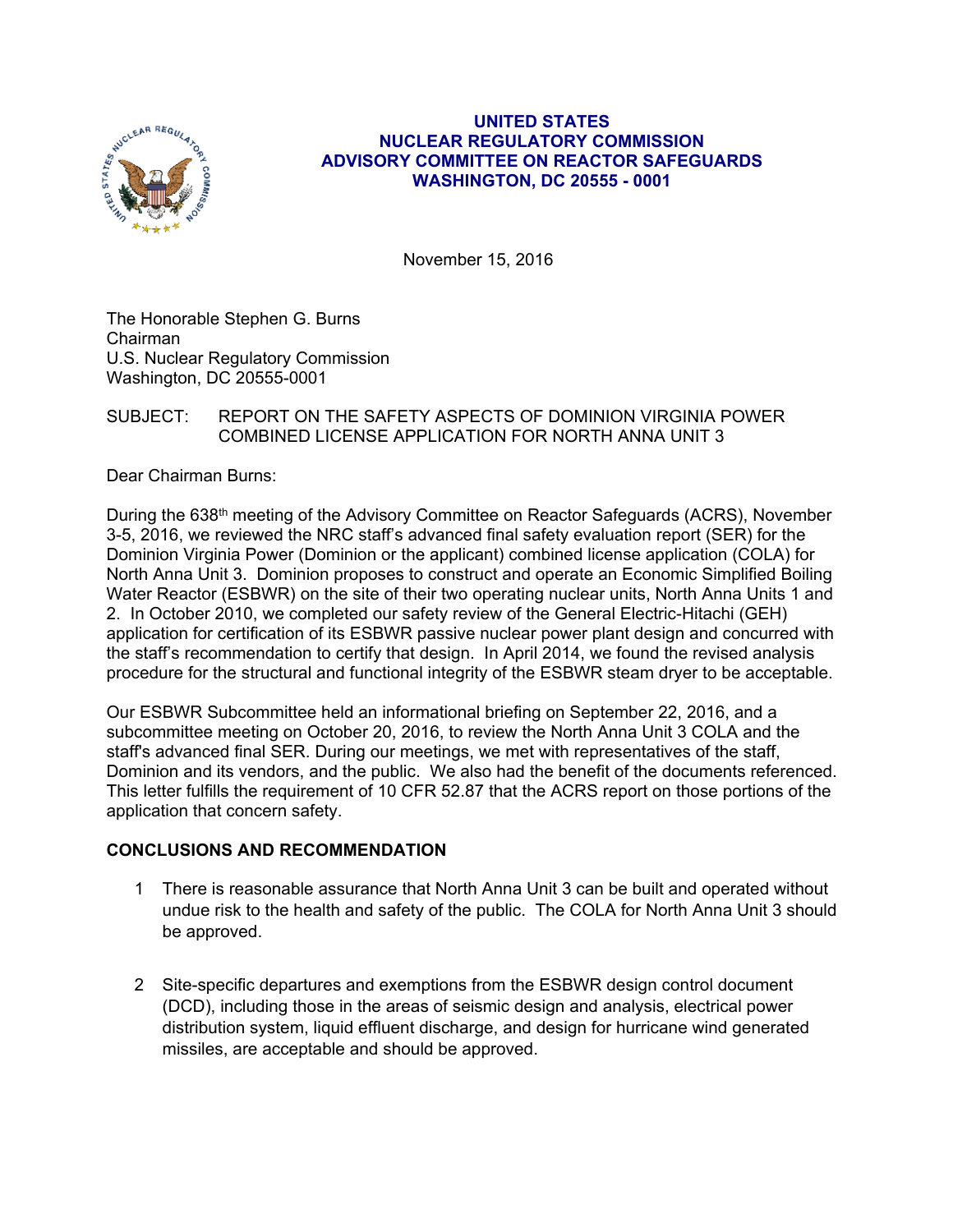3. There is reasonable assurance that the ESBWR design and the North Anna Unit 3 site satisfy the requirements resulting from the Fukushima Near-Term Task Force recommendations.

## **BACKGROUND**

On November 26, 2007, Dominion submitted an application to the NRC for a combined license (COL) to construct and operate a GEH ESBWR at the North Anna site pursuant to 10 CFR Part 52, "Licenses, Certification, and Approvals for Nuclear Power Plants." The application incorporated, by reference, the ESBWR DCD and an early site permit (ESP) for the North Anna site which was issued based on a site safety analysis report.

The ESBWR nuclear reactor design is a 4,500 megawatt thermal reactor that uses natural circulation flow within the vessel under normal operation and has passive safety features. This reactor is identified as North Anna Unit 3 and will be located on Dominion's existing North Anna site in Louisa County, Virginia, approximately 40 miles north northwest of Richmond, Virginia. There are two existing Westinghouse pressurized water reactors, North Anna Units 1 and 2, in operation at the site, as well as an independent spent fuel storage installation. North Anna Unit 3 will be located adjacent to and generally west of the existing units.

In June 2010, Dominion revised its application to instead reference the United States Advanced Pressurized Water Reactor technology for North Anna Unit 3, but then reverted to the ESBWR reactor technology in April 2013.

On June 24, 2014, Dominion submitted a revised application that followed the design centered review approach (DCRA), based on the DTE Electric Company Fermi 3 COLA, which referenced the codified version of the ESBWR design certification rule contained in 10 CFR Part 52, Appendix E, "Design Certification Rule for the ESBWR Design." The DCRA allows the staff to perform one technical review and reach a decision for a reference COLA (RCOLA) addressing issues outside the scope of the design certification, and to use that review and decision to support subsequent COLAs. The first COLA submitted for NRC staff review for a certified design is designated as the RCOLA, and subsequent applications are designated as subsequent COLAs (SCOLAs).

The final SER for the Fermi 3 COLA documents the staff's review of both standard and sitespecific information and is the first complete SER for a COLA in the ESBWR design center. To ensure that the staff's findings on standard content documented in the final SER for the Fermi 3 COLA are equally applicable to the North Anna Unit 3 COLA, the staff undertook the following reviews:

• The staff compared the North Anna Unit 3 COL final safety analysis report (FSAR), Revision 8, to the Fermi 3 COL FSAR, Revision 8. In performing this comparison, the staff considered changes to the Fermi 3 COL FSAR (and other parts of the COLA, as applicable) resulting from requests for additional information (RAIs) and open and confirmatory items identified in the Fermi 3 SER with open items.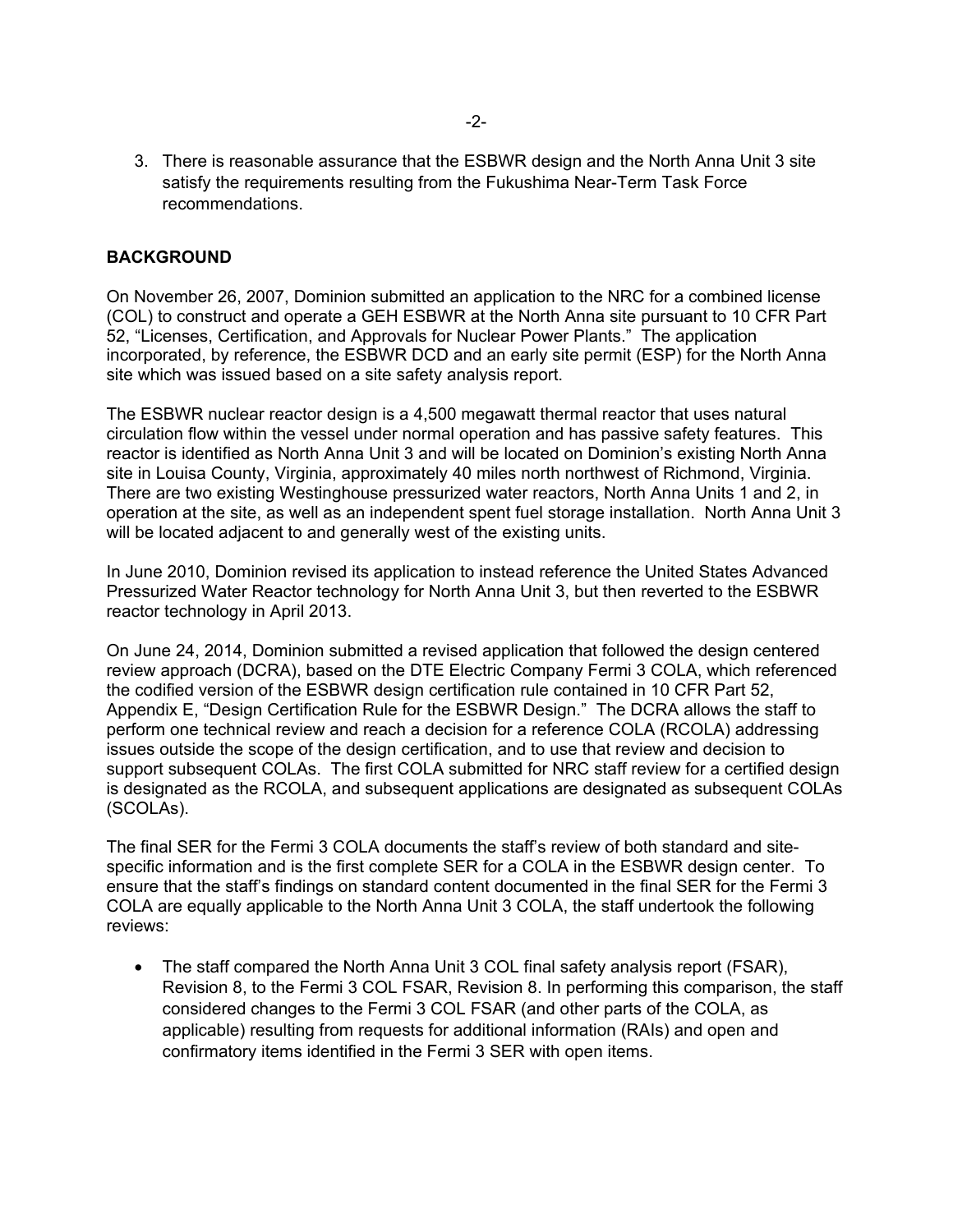- The staff confirmed that all responses to RAIs identified in the corresponding standard content evaluation (the Fermi 3 final SER) were acceptable for North Anna Unit 3.
- The staff verified that the site-specific differences between Fermi 3 and North Anna Unit 3 sites are adequately addressed.

## **DISCUSSION**

## **Site Characteristics**

Site characteristics include potential hazards in proximity of the plant, as well as meteorology, hydrology, geology, seismology, and geotechnical parameters. An applicant must identify these characteristics and demonstrate that they, along with site-related design parameters specified in the ESP, are bounded by the site parameters for the certified design, or justify departures or exemptions where applicable. The staff reviewed the North Anna Unit 3 COLA, the referenced ESBWR DCD, and the North Anna Unit 3 ESP, to ensure that the combination of the information in these documents appropriately represents the complete scope of information relating to site characteristics. The staff concluded that the applicant has provided sufficient information and that, except as discussed under Departures and Exemptions below, the North Anna Unit 3 site characteristics are bounded by the requirements of the ESBWR DCD.

## **Departures and Exceptions from the ESBWR DCD**

#### Ground Response Spectra for Seismic Structural Loads and Floor Response Spectra

The site-specific ground motion response spectra and foundation input response spectra for North Anna Unit 3 exceed the DCD certified seismic design response spectra. In the current application, Dominion revised its seismic hazard characterization using the methods prescribed in NUREG-2115. The updated North Anna Unit 3 probabilistic seismic hazard analysis using the Central and Eastern U.S. seismic source characterization model considers an updated catalog of earthquakes potentially affecting the site and incorporates the most recent ground motion model (Electric Power Research Institute, 2013) to develop uniform hazard response spectra; i.e. response spectra associated with specific annual exceedance frequencies).

The probabilistic seismic hazard analysis considered the magnitude 5.8 2011 Mineral, Virginia earthquake, which occurred approximately 11 miles southwest of the North Anna site and was one of the largest magnitude earthquakes instrumentally recorded in eastern North America. Despite its magnitude, the CEUS SSC model found the Mineral earthquake to have an insignificant effect on the resulting seismic source characterization for the site. Indeed, the resulting acceleration response spectra being used for the seismic design of North Anna Unit 3 demonstrates substantial margins relative to the accelerations measured at the North Anna site during the Mineral earthquake. The applicant also considered the potential for surface faulting, and the stability of surface materials and foundations at the site.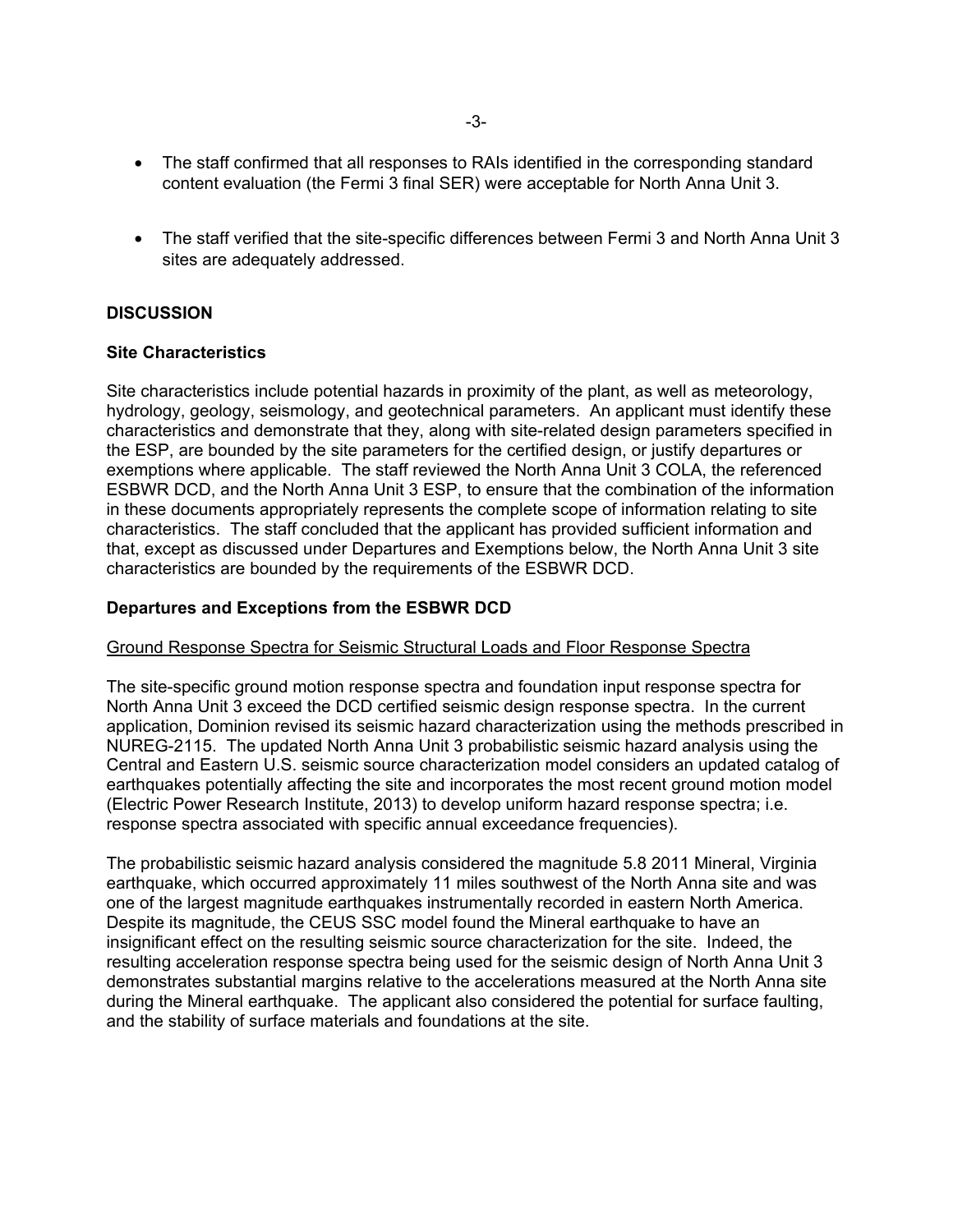The uniform hazard response spectra at  $1x10^{-4}$  and  $1x10^{-5}$  per year exceedance frequencies were further analyzed to address transmission of the seismic waves through the site-specific geologic columns above hard rock, for determination of the ground motion response spectra and the foundation input response spectra for the seismic category I structures: reactor building/fuel building, control building and fire water support complex. These spectra were input to detailed structural models of each building to determine seismic load demands on the structures as well as in-structure response spectra (ISRS) for analysis of systems and components.

Since the updated seismic load demands exceed those based on the certified seismic design response spectra at some frequencies, the two spectra were bounded. Bounding spectra were then combined with standard design non-seismic loads in the same analysis models used for the standard design to determine their acceptability. The analyses confirmed the adequacy of the seismic category 1 structures. No changes were required to DCD concrete structures such as slab and wall thickness, although some minor structural modifications were required to some steel components to withstand the higher loads.

Interaction with non-seismic category I structures was also considered. Inspection, test, and analysis acceptance criteria are included for those buildings to verify that the as-built structures meet applicable acceptance standards under the higher, site-specific loads. Site-specific ISRS that exceed standard design ISRS will be used for seismic design and qualification of North Anna Unit 3 equipment and components.

The staff confirmed that the North Anna Unit 3 seismic design methodology for plant structures, systems, and components is acceptable. Their review included an independent geological assessment of the Mineral earthquake, which concluded that the applicant's assessment was sufficient. Staff experts, including geologists, also evaluated the behavior of a previously discovered fault, commonly referred to as fault "a", near the North Anna site. This is a geologically old structure, i.e., at least one million years old, and the staff determined it was not a potential seismic source. There was no evidence of rupture or deformation of fault "a" as a result of the Mineral earthquake. The staff performed an independent probabilistic seismic hazard analysis and confirmed the applicant's site amplification and ground motion response spectra calculations.

The review concluded that sufficient information has been provided to satisfy NRC regulations and guidance in the seismic area and, with identified changes, the ESBWR standard design is adequate to meet the site-specific seismic demand. Thus, the applicant resolved all COL items and license conditions in the seismic area.

#### Electrical Power Distribution System

The applicant has proposed two departures and an exemption to the certified design information.

One departure pertains to the use of Dominion transmission system standards for switchyard surge protection. Those standards are proposed in lieu of specific elements of an IEEE standard that is endorsed by Regulatory Guide 1.204, which is cited in Tier 2 of the DCD. The staff reviewed this departure and concluded that the applicant's measures provide equivalent protection.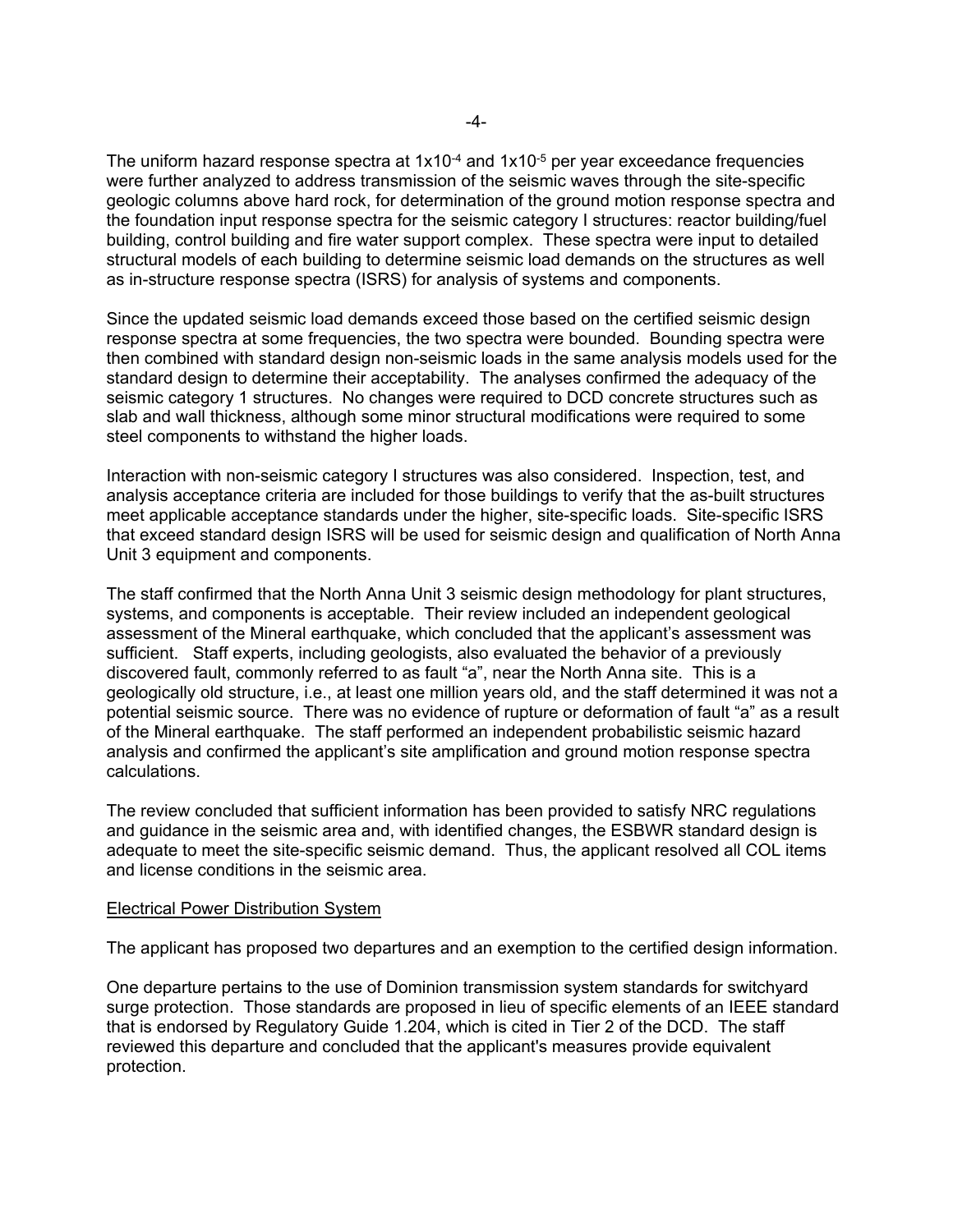The other departure and its associated DCD Tier 1 exemption pertain to a change in the configuration of the normal preferred power supply from the North Anna switchyard. The change introduces an intermediate switchyard that contains additional equipment not included in the certified design: three single-phase 500kV / 230kV transformers, a 500kV isolation circuit breaker, and three motor-operated disconnects. This configuration incorporates unit auxiliary transformers and reserve auxiliary transformers that have the same design specifications and voltage ratings. To better understand the potential risk significance of this change, we examined the relevant portions of the electric power system models and analyses in the design certification probabilistic risk assessment (PRA).

Failures of the additional equipment in the intermediate switchyard will increase the frequency for loss of normal preferred power to the unit auxiliary transformers, compared to the switchyardrelated power failures that are evaluated in the design certification PRA. Depending on the specific failure modes, those failures may also functionally prevent recovery of normal preferred power from the 500kV switchyard during the nominal PRA mission time. It is not likely that equipment failures in the intermediate switchyard will directly affect availability of the 230kV alternate preferred power supply to the reserve auxiliary transformers. Nonetheless, the sitespecific design will result in an increase in risk, compared to that evaluated for the certified design. The amount of that increase will be better understood when the final design is analyzed more completely in the North Anna Unit 3 site-specific PRA that will be performed prior to initial fuel load. Based on our comparative assessment, we have reasonable assurance that the increase will be small and that switchyard-related failures of normal preferred power will remain a small contribution to overall plant risk. Therefore, the proposed departure and exemption are acceptable.

## Liquid Radioactive Waste Effluent Discharge Piping Flow Path

The North Anna Unit 3 COLA proposes an alternate flow path for routing of liquid radioactive waste effluent discharges to the environment that does not use the cooling tower blowdown line as specified in the DCD. This departure simplifies design and construction of the cooling tower blowdown line since it will not need to be designed with special features required for lines that contain liquid radioactive waste. Since the changes involve differences from both Tier 1 and Tier 2 portions of the DCD, they constitute both an exemption and a departure. The staff evaluated the radioactive waste discharge piping exemption/departure, and concluded that it is acceptable.

## Design of Structures for Hurricane Wind Generated Missiles

The staff evaluated the exemption to the ESBWR DCD for the effects of hurricane-generated missiles. The staff requested that the applicant address site-specific hurricane missiles based on Regulatory Guide 1.221. In response, the applicant demonstrated that all seismic Category I structures are bounded by the DCD tornado missiles (330 mph wind speed). Some equipment subject to regulatory treatment of non-safety systems (RTNSS) is housed in non-seismic Category I structures, which are not designed for tornado-generated missiles. The DCD hurricane wind speed does not bound the Regulatory Guide 1.221 hurricane wind speeds at the North Anna site (140 mph). Therefore, this exemption modifies the DCD to specify that RTNSS structures will be designed to the most limiting hurricane-generated missile, either from the DCD or site-specific value calculated from Regulatory Guide 1.221. The staff finds that this exemption is acceptable.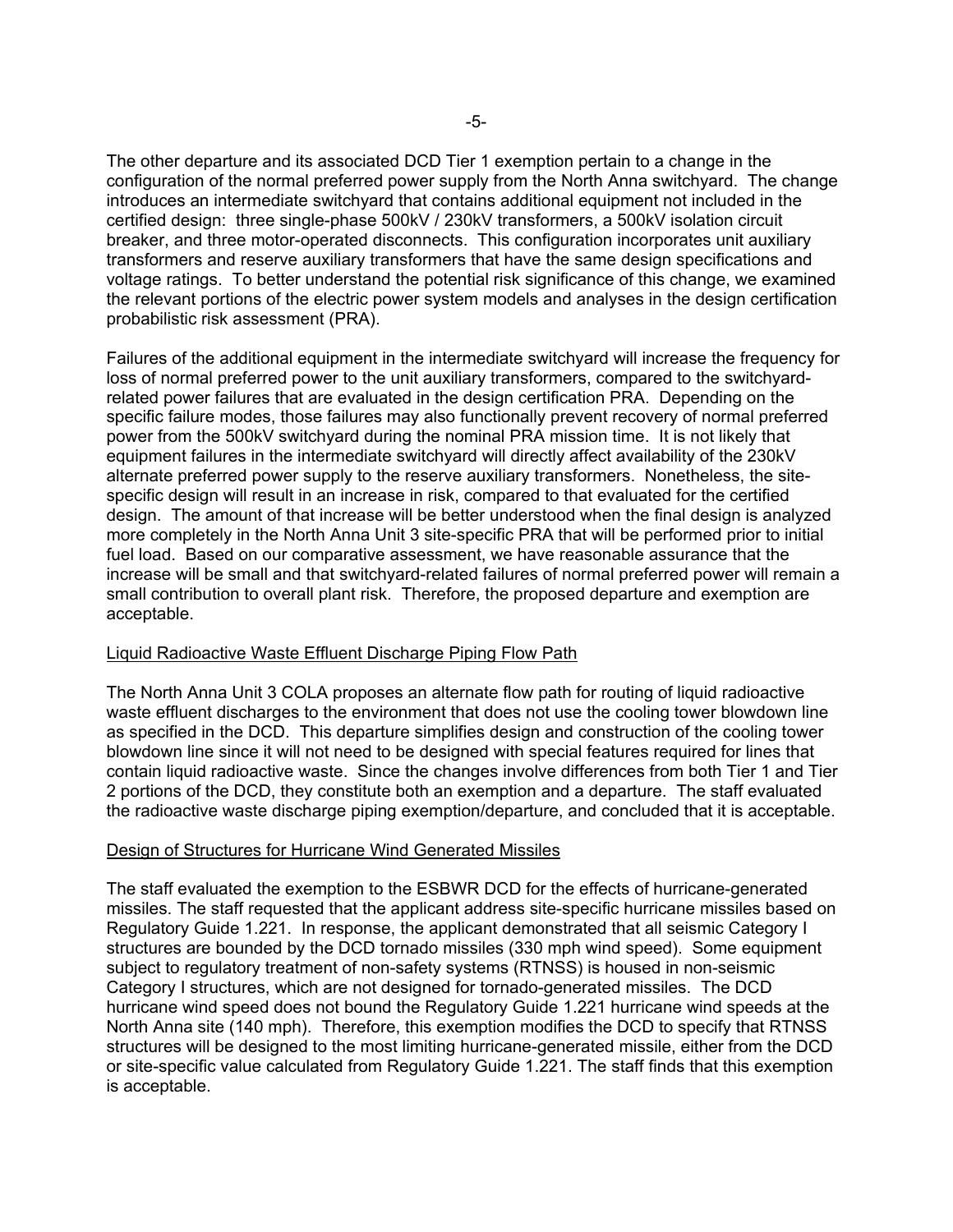## **Fukushima Requirements**

In 2011, the Fukushima Near-Term Task Force issued a series of recommendations for improving nuclear power plant safety in the U.S. following the Fukushima earthquake and tsunami. Recommendations applicable to the North Anna Unit 3 COLA are: 4.2, Mitigation of Beyond-Design-Basis External Events, 7.1, Reliable Spent Fuel Pool Instrumentation, and 9.3, Emergency Preparedness Staffing and Communications.

Dominion incorporated information related to mitigating strategies for beyond-design-basis external events from the Fermi 3 RCOLA into the North Anna Unit 3 COLA. The staff reviewed this information and found the Fermi 3 COL standard content to be directly applicable to North Anna Unit 3. The staff provided a license condition with the same provisions as the comparable license condition for Fermi 3 that reflects the same mitigating strategies. This license condition requires the applicant to have developed an overall plan of mitigating strategies 180 days before the date scheduled for initial fuel load and to fully implement the strategies and guidance required in the license condition before fuel load.

The applicant addressed spent fuel pool instrumentation in the North Anna Unit 3 COLA. In subsequent RAI responses, Dominion described spent fuel pool level instrument design features that ensure reliable indication of the water level in the spent fuel pool and buffer pools. The staff reviewed the Dominion submittal on this topic and found that it is consistent with the Fermi 3 RCOLA final SER. Therefore, the North Anna Unit 3 supplemental information on reliable spent fuel pool level instrumentation is acceptable. A license condition was imposed which verifies that the programmatic aspects of the Fukushima-related reliable spent fuel pool instrumentation Order are completed and implemented prior to initial fuel loading.

The Fukushima accident highlighted the need to better determine the levels of plant and offsite staffing needed to respond to a multi-unit event. Additionally, there is a need to ensure that communication equipment has adequate power to coordinate the response to an event during an extended loss of AC power. The applicant proposed and the staff accepted a license condition related to communications and staffing for emergency planning actions identical to that imposed at Fermi 3. The proposed license condition ensures that communications and staffing will be adequate for emergency planning operations.

We concur that the applicant's submittals and associated license conditions adequately address the applicable Fukushima Near-Term Task Force recommendations.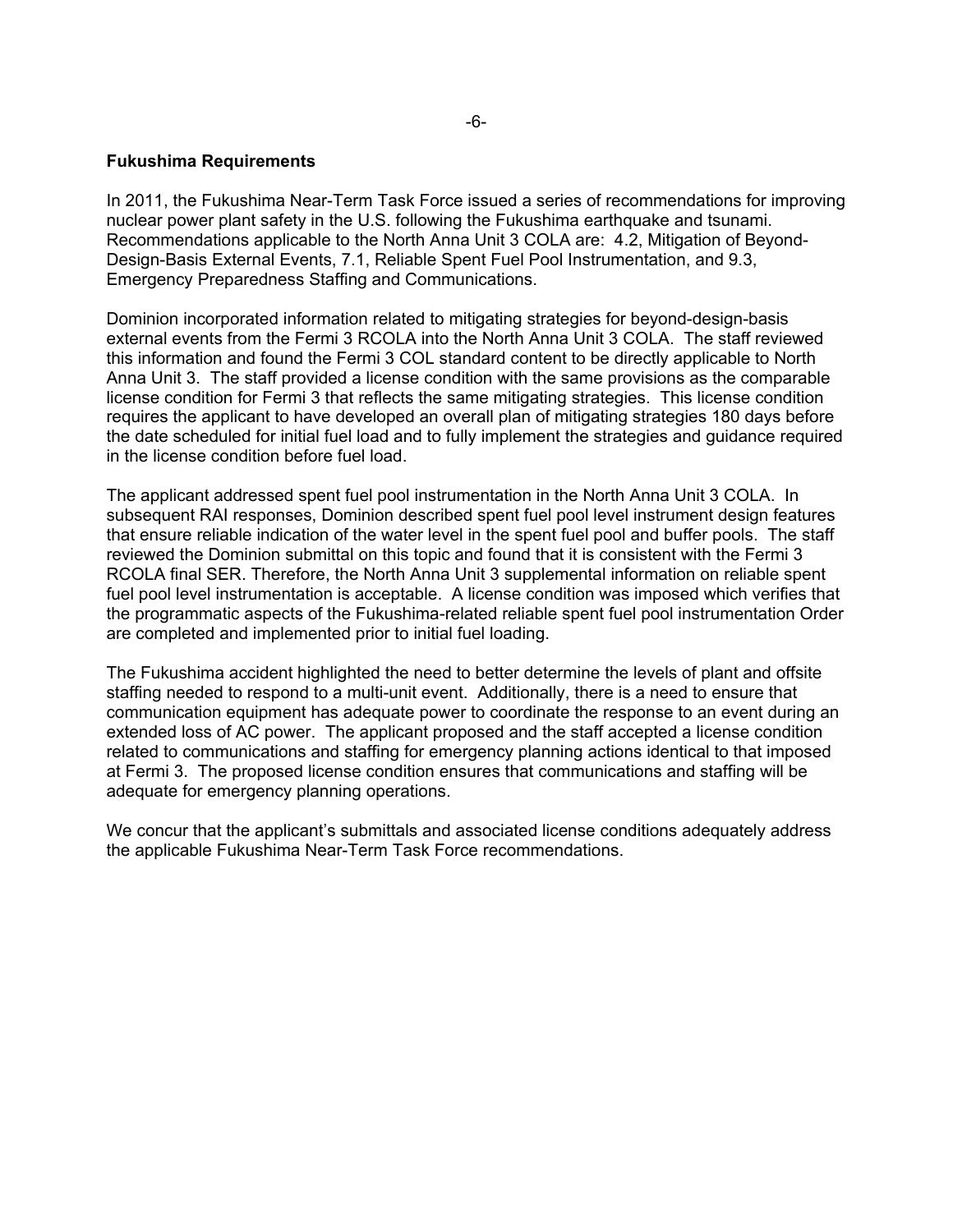#### **SUMMARY**

There is reasonable assurance that North Anna Unit 3 can be built and operated without undue risk to the health and safety of the public. The North Anna Unit 3 COLA should be approved.

Sincerely,

## */RA/*

## Dennis C. Bley Chairman

## **REFERENCES**

- 1. U.S. Nuclear Regulatory Commission, "Advanced Final Safety Evaluation Report for North Anna Unit 3 Combined Operating License Application," (ML16095A218, ML16146A703, ML16203A355, ML16166A244, ML15092A729, ML15188A423, ML14056A093, 15343A123, ML16221A428, ML14218A747, ML338A139, ML348A042, ML15352A312, ML15176A443, ML15020A230, ML14128A045, ML15092A730, ML14063A491, ML16256A255, ML15338A212).
- 2. Dominion, "North Anna Unit 3 Combined License Application," Revision 4, July 2013 (ML13225A624).
- 3. Advisory Committee on Reactor Safeguards, "Report on the Safety Aspects of the General Electric-Hitachi Nuclear Energy (GEH) Application for Certification of the Economic Simplified Boiling Water Reactor (ESBWR) Design," October 20, 2010 (ML14107A263).
- 4. Advisory Committee on Reactor Safeguards, "Supplemental Final Safety Evaluation Report on the General Electric-Hitachi Nuclear Energy (GEH) Application for Certification of the Economic Simplified Boiling Water Reactor (ESBWR) Design," April 17, 2014 (ML14107A263).
- 5. U.S. Nuclear Regulatory Commission, "Final Safety Evaluation Report for the Fermi Unit 3 Combined License Application," November 18, 2014 (ML14296A540).
- 6. U.S. Nuclear Regulatory Commission, NUREG-2115, "Central and Eastern United States Seismic Source Characterization for Nuclear Facilities," January 2012 (ML12048A776).
- 7. Electric Power Research Institute (EPRI), 2013, EPRI (2004, 2006) Ground-Motion Model (GMM) Review Project: EPRI, Palo Alto, CA, 2013 Technical Report, 3002000717, Nuclear Regulatory Commission Accession No. ML13155A553.
- 8. U.S. Nuclear Regulatory Commission, Regulatory Guide 1.204, "Guidelines for Lightning Protection of Nuclear Power Plants," November 2005 (ML052290422).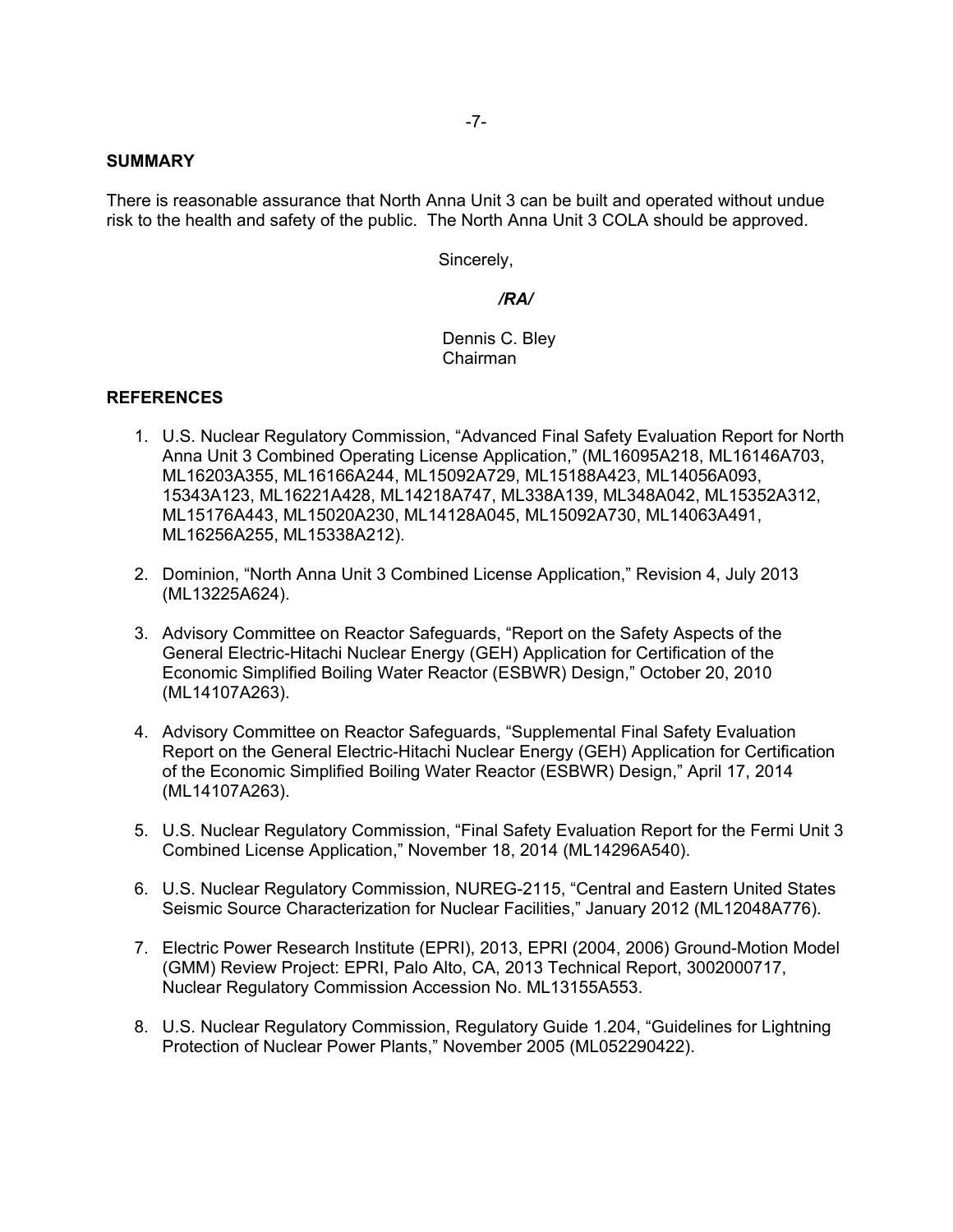- 9. U.S. Nuclear Regulatory Commission, Regulatory Guide 1.221, "Design-Basis Hurricane and Hurricane Missiles for Nuclear Power Plants," October 2011 (ML110940300).
- 10. U.S. Nuclear Regulatory Commission, EA-12-051, "Order Modifying Licenses with Regard to Reliable Spent Fuel Pool Instrumentation," March 12, 2012 (ML12056A044).